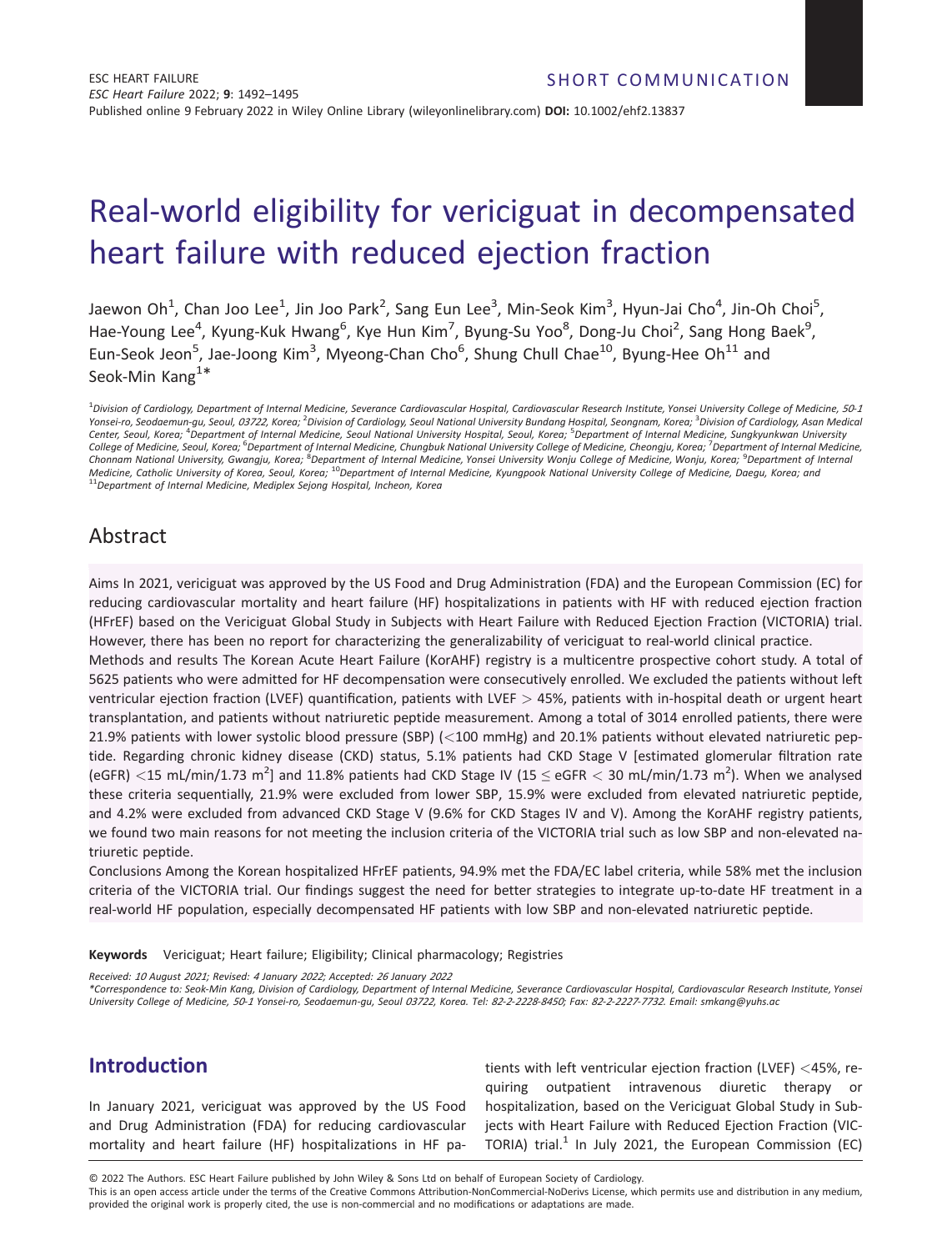also approved vericiguat for the treatment of symptomatic chronic HF in adult patients with reduced ejection fraction who are stabilized after a recent decompensation event requiring intravenous therapy. Vericiguat can stimulate soluble guanylate cyclase to produce cyclic guanosine monophosphate and restore nitric oxide sensitivity. It is another first-in-class drug in HF with reduced ejection fraction  $(H$ FrEF $)$ <sup>2</sup>

#### **Methods**

The Korean Acute Heart Failure (KorAHF) registry is a multicentre prospective cohort study from March 2011 to February 2014.<sup>5,6</sup> A total of 5625 patients who were admitted for HF decompensation were consecutively enrolled in 10 tertiary university hospitals in Korea. After excluding 522 patients without LVEF quantification, 1648 patients with LVEF *>* 45%, 154 patients with in-hospital death or urgent heart transplantation, and 287 patients without natriuretic peptide measurement, 3014 patients were finally analysed. Continuous data were presented as mean ± standard deviation or median [inter-quartile range], as appropriate. Categorical data were presented as proportions.

#### **Results**

In the VICTORIA trial, 22.4% Asians were enrolled (100% Asians in our registry). To compare the baseline characteristics between two studies, we collected the clinical and laboratory parameters from discharge after hospitalization or the first outpatient visit in KorAHF registry (*Table <sup>1</sup>*). The patients in Korean registry were similar with those in the VICTORIA trial regarding age, LVEF, and serum sodium and potassium level. However, the patients enrolled in the VICTORIA trial were more male and had higher prevalence for ischaemic origin HF, diabetes, hypertension, chronic obstructive pulmonary disease, and atrial fibrillation, higher body mass index, systolic blood pressure (SBP), and haemoglobin level, and lower estimated glomerular filtration rate (eGFR) and N-terminal pro-brain natriuretic peptide (NT-proBNP) compared with those in our registry. Regarding HF treatments, the patients from the VICTORIA were more likely to use medical treatments such beta-blockers and mineralocorticoid receptor antagonists compared with those from our registry.

*Table <sup>2</sup>* showed the eligibility for the inclusion criteria of the VICTORIA trial in KorAHF registry. Among a total of 3014 patients, there were 21.9% patients with lower SBP (*<*100 mmHg) and 20.1% patients without elevated natriuretic peptide [brain natriuretic peptide (BNP) ≥300 pg/mL

#### **Table 1** Baseline characteristics in KorAHF registry and VICTORIA patients

|                                    | KorAHF           | <b>VICTORIA</b>  |
|------------------------------------|------------------|------------------|
| Characteristics                    | $(N = 3014)$     | $(N = 5050)$     |
| Male $(\%)$                        | 58.4%            | 76.4%            |
| Age (years)                        | $67 \pm 15$      | $67 \pm 12$      |
| BMI $(kg/m2)$                      | $23.2 \pm 3.8$   | $27.8 \pm 5.9$   |
| Ischaemic origin (%)               | 41.8%            | 58.3%            |
| Diabetes (%)                       | 36.2%            | 46.9%            |
| Hypertension (%)                   | 56.2%            | 79.1%            |
| COPD <sub>(</sub> %)               | 10.4%            | 17.2%            |
| Atrial fibrillation (%)            | 29.8%            | 44.9%            |
| Systolic blood pressure (mmHg)     | $114 \pm 19$     | $121 \pm 16$     |
| Diastolic blood pressure (mmHg)    | $67 \pm 13$      | $73 \pm 11$      |
| Heart rate (b.p.m.)                | $81 \pm 17$      | $73 \pm 13$      |
| LVEF $(%)$                         | $28.7 \pm 8.7$   | $28.9 \pm 8.3$   |
| eGFR (mL/min/1.73 m <sup>2</sup> ) | $68.2 \pm 34.0$  | $61.5 \pm 27.2$  |
| $>60$ (%)                          | 58.7%            | 47.1%            |
| $>$ 30 to $\leq$ 60 (%)            | 29.5%            | 42.7%            |
| $\leq$ 30 (%)                      | 11.8%            | 10.2%            |
| Haemoglobin (g/dL)                 | $12.7 \pm 2.2$   | $13.4 \pm 1.9$   |
| Sodium (mmol/L)                    | $138.4 \pm 3.8$  | $139.9 \pm 3.4$  |
| Potassium (mmol/L)                 | $4.5 \pm 0.6$    | $4.5 \pm 0.5$    |
| BNP (pg/mL)                        | 1040 [544-1730]  |                  |
| NT-proBNP (pg/mL)                  | 3544 [1875-8052] | 2816 [1556-5314] |
| Heart failure treatments           |                  |                  |
| ACEI/ARB/ARNI (%)                  | 77.2%            | 87.9%            |
| BB (%)                             | 58.3%            | 93.1%            |
| MRA (%)                            | 51.2%            | 70.3%            |

ACEi, angiotensin-converting enzyme inhibitor; ARB, angiotensin receptor blocker; ARNI, angiotensin receptor–neprilysin inhibitor; BB, beta-blocker; BMI, body mass index; BNP, B-type natriuretic peptide; COPD, chronic obstructive pulmonary disease; eGFR, estimated glomerular filtration rate; KorAHF, Korean Acute Heart Failure registry; LVEF, left ventricular ejection fraction; MRA, mineralocorticoid receptor antagonist; NT-proBNP, N-terminal pro-B-type natriuretic peptide; VICTORIA, Vericiguat Global Study in Subjects with Heart Failure with Reduced Ejection Fraction.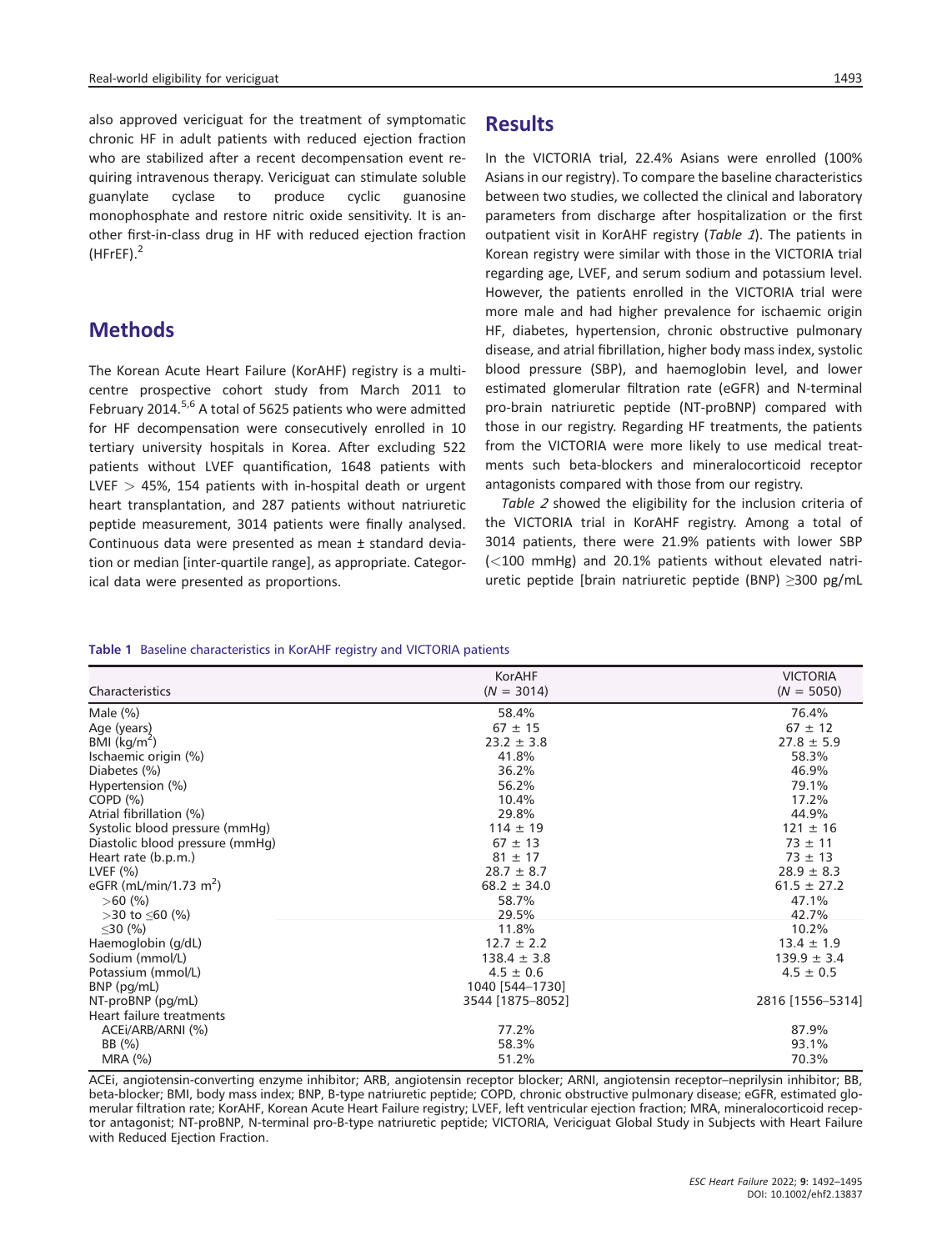**Table 2** The individual and sequential impact of each eligibility criterion according to VICTORIA in KorAHF registry population with complete information for eligibility assessment

|                                                                                                                                                                        |                                  | Prevalence                       |  |
|------------------------------------------------------------------------------------------------------------------------------------------------------------------------|----------------------------------|----------------------------------|--|
| <b>VICTORIA</b> criteria                                                                                                                                               | Individually<br>(%)              | Sequentially<br>(%)              |  |
| 1. Age $\geq$ 18 years<br>2. LVEF $<$ 45%<br>3. Prior HF hospitalization<br>within 6 months                                                                            | 100%<br>100%<br>100%             |                                  |  |
| 4. SBP $\geq$ 100 mmHg<br>5. Elevated natriuretic peptide <sup>a</sup><br>6. eGFR $\geq$ 15 mL/min/1.73 m <sup>2</sup><br>7. eGFR $\geq$ 30 mL/min/1.73 m <sup>2</sup> | 78.1%<br>79.9%<br>94.9%<br>88.2% | 78.1%<br>62.2%<br>58.0%<br>52.5% |  |

BNP, B-type natriuretic peptide; eGFR, estimated glomerular filtration rate; HF, heart failure; KorAHF, Korean Acute Heart Failure registry; LVEF, left ventricular ejection fraction; NT-proBNP, N-terminal pro-B-type natriuretic peptide; SBP, systolic blood pressure; VICTORIA, Vericiguat Global Study in Subjects with Heart Failure with Reduced Ejection Fraction.

 $\textsuperscript{a}$  BNP  $\geq$  300 pg/mL or NT-proBNP  $\geq$  1000 pg/mL for sinus rhythm and BNP  $\geq$  500 pg/mL or NT-proBNP  $\geq$  1600 pg/mL for atrial fibrillation.

or NT-proBNP  $\geq$  1000 pg/mL for sinus rhythm and BNP  $\geq$  500 pg/mL or NT-proBNP  $\geq$  1600 pg/mL for atrial fibrillation]. Regarding chronic kidney disease (CKD) status, 5.1% patients had CKD Stage V (eGFR  $< 15$  mL/min/1.73 m<sup>2</sup>) and 11.8% patients had CKD Stage IV (15 ≤ eGFR *<* 30 mL/min/ 1.73  $m^2$ ). When we analysed these criteria sequentially, 21.9% were excluded from lower SBP, 15.9% were excluded

from elevated natriuretic peptide, and 4.2% were excluded from advanced CKD Stage V (9.6% for CKD Stages IV and V). Among the KorAHF registry patients, we found two main reasons for not meeting the inclusion criteria of the VICTORIA trial such as low SBP and non-elevated natriuretic peptide. However, these two factors were not mentioned in the FDA/EC approval label. When we compared clinical characteristic between patients who meet the FDA/EC label and inclusion criteria of the VICTORIA trial (*Table <sup>3</sup>*), the prevalence of ischaemic origin HF, hypertension, and diabetes history was higher and eGFR level was lower in the patients who can meet the inclusion criteria.

#### **Aims**

Considering the difference in clinical characteristics of HF patients from between randomized clinical trial and registry or real world, $3,4$  the study for evaluating candidacy for vericiguat should be warranted for encouraging administration rate of evidence-based HF medical treatment. However, there has been no report for characterizing the generalizability of vericiguat to real-world clinical practice. Therefore, we aimed to assess the real-world eligibility for vericiguat based on the inclusion criteria of the VICTORIA trial for the first time in decompensated HF patients.

**Table 3** Baseline characteristics according to the FDA/EC label and VICTORIA inclusion criteria

| Characteristics                    | FDA/EC label<br>$(N = 2861)$ | VICTORIA inclusion criteria<br>$(N = 1748)$ |
|------------------------------------|------------------------------|---------------------------------------------|
| Male $(\%)$                        | 58.4%                        | 56.2%                                       |
| Age (years)                        | $67 \pm 15$                  | $69 \pm 14$                                 |
| BMI ( $\text{kg/m}^2$ )            | $23.2 \pm 3.8$               | $23.1 \pm 3.8$                              |
| Ischaemic origin (%)               | 40.9%                        | 46.2%                                       |
| Diabetes (%)                       | 35.0%                        | 39.1%                                       |
| Hypertension (%)                   | 54.9%                        | 61.8%                                       |
| COPD <sub>(</sub> %)               | 10.5%                        | 10.7%                                       |
| Atrial fibrillation (%)            | 30.4%                        | 27.8%                                       |
| Systolic blood pressure (mmHg)     | $113 \pm 19$                 | $120 \pm 16$                                |
| Diastolic blood pressure (mmHg)    | $67 \pm 13$                  | $70 \pm 11$                                 |
| Heart rate (b.p.m.)                | $81 \pm 17$                  | $81 \pm 17$                                 |
| LVEF $(% )$                        | $28.6 \pm 8.7$               | $28.9 \pm 8.7$                              |
| eGFR (mL/min/1.73 m <sup>2</sup> ) | $71.4 \pm 32.0$              | $67.4 \pm 32.0$                             |
| $>60$ (%)                          | 61.8%                        | 55.8%                                       |
| $>$ 30 to $\leq$ 60 (%)            | 31.1%                        | 34.7%                                       |
| $\leq$ 30 (%)                      | 7.1%                         | 9.6%                                        |
| Haemoglobin (g/dL)                 | $12.9 \pm 2.2$               | $12.6 \pm 2.2$                              |
| Sodium (mmol/L)                    | $138.4 \pm 3.8$              | $138.7 \pm 3.7$                             |
| Potassium (mmol/L)                 | $4.5 \pm 0.5$                | $4.6 \pm 0.6$                               |
| BNP (pg/mL)                        | 1020 [523-1670]              | 1010 [553-1615]                             |
| NT-proBNP (pg/mL)                  | 3476 [1848-7883]             | 3334 [1862-7584]                            |
| Heart failure treatments           |                              |                                             |
| ACEI/ARB/ARNI (%)                  | 77.8%                        | 76.0%                                       |
| BB $(%)$                           | 58.3%                        | 57.5%                                       |
| $MRA$ $(\%)$                       | 53.3%                        | 49.9%                                       |

EC, European Commission; FDA, Food and Drug Administration. Other abbreviations in *Table 1*.